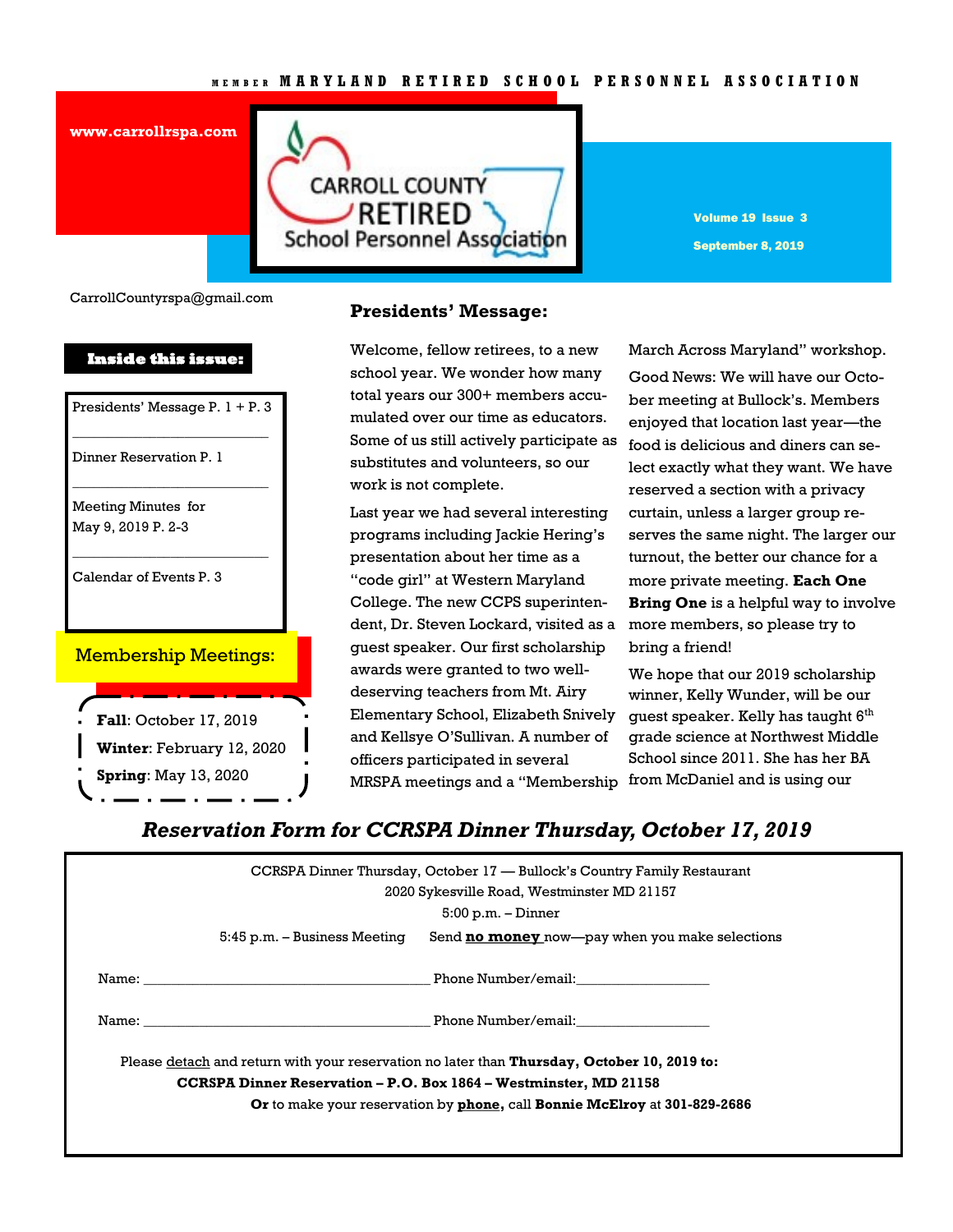

# Minutes for May 9, 2019

The Spring **CCRSPA** meeting was held at the VFW in Westminster. **Co-Presidents** *Naudine Pheobus* and *Bonnie McElroy* welcomed everyone and led the Pledge of Allegiance at 11:25am. *Naudine* introduced our guest, **MRSPA Area I East Director**, *Sally Smith*.

**Recording Secretary--***Susan Miller,*  February 13, 2019 minutes as published in the newsletter were approved.

**Treasurer**—*Pat Riesner* stated that the current balance is \$5294.60.

**Membership and Necrology—***Jean Crowl* lit the memorial candle and led the remembrance in honor of *Roberta Jean Kraynick, Nancy Olsen Southworth, Charles Gist, Timothy Karr, Gloria Jean Wike, Brigitte Smith, Susan E. Sullivan, Richard Schanberger, Jr., Mildred Davis, Mary Melanie Webster*  and *Edwin Dewitt Bennett.*

**Scholarship Committee**—There were 4 applicants for the scholarship, and 1 winner was chosen. This recipient has not yet been notified.

**Consumer Education—***Dixie Elmes* shared information about 2 particular chemicals found in sunscreen oxybenzone and octinoxate—which are harmful to coral reefs. Some beaches are banning sunscreen with these chemicals. Check labels, and be aware when purchasing.

Dixie also commented that the USA uses 1 billion plastic bags, as reported in *Better Homes and Gardens*  magazine. That amount would circle

the Earth 373 times! It's much better to use reusable bags and foldable bags which can be stored in a small pouch.

**Old Business**—The rescheduled CCPS Pre-Retirement seminar was held on April 9 at Winters Mill High School. **CCRSPA** officers, *Bonnie, Naudine and Susan* were there to share information with future retirees—**MRSPA** retirement folders and applications. It was a good opportunity for positive outreach, while providing details about our organization and its importance.

**New Business**—**MRSPA** held the annual business meeting on Wednesday, May 8 in Bowie. **CCRSPA** representatives included *Bonnie, Naudine, Jean, Susan* and *Althea Miller.* Increasing membership continues to be a goal throughout the state organization. The new member recruitment incentive is still in effect: earn a \$10 Walmart gift card for each new member you sign up as an automatic dues deduction member. Our ongoing motto "Each One Reach One" does work. **MRSPA** continues to offer numerous benefits and discounts. Take advantage of your membership with your member card number on the state website [https://](https://www.mrspa.org) [www.mrspa.org,](https://www.mrspa.org) access with your

member number and click on Member Benefits.

Contact *Bonnie* or *Naudine*, if interested in serving as the Legislative Chairperson for **CCRSPA.** A Program Chairperson is also needed. Share any ideas with **CCRSPA** officers.

There was discussion and agreement about having the upcoming October meal and meeting in the evening so our scholarship winner can be present, and introduced to the group.

Before the business meeting adjourned at 12:05pm, *Nancy Griesmyer* selected door prize winners: *Nancy*  received a free meal for the next meeting, and *Margi Petrella* and *Richard Hill* received patriotic decorations. Donations of school supplies were collected to be shared with Shepard's Staff Backpack Project. *Susan* shared a blessing before the buffet-style meal was served, and everyone enjoyed the time for socializing while eating.

After lunch, *Dixie* introduced the guest speaker, *Jackie Hering,* Western Maryland College, Class of 1951, who was featured as part of "The Ladies of Lewis", an award-winning article in the college's *The Hill* magazine, Spring 2018. Jackie presented a fascinating view of her top-secret work in the subbasement of Lewis Hall of Science on campus from 1977- 1997. As a WMC graduate in Home Economics, Jackie taught grades 6-12 at Taneytown High School. She has 2 daughters who attended CCPS, and is now a grandmother and greatgrandmother. She is active as a member of Westminster United Methodist Church, and participates with GFWC Woman's Club of Westminster, and Read Across America.